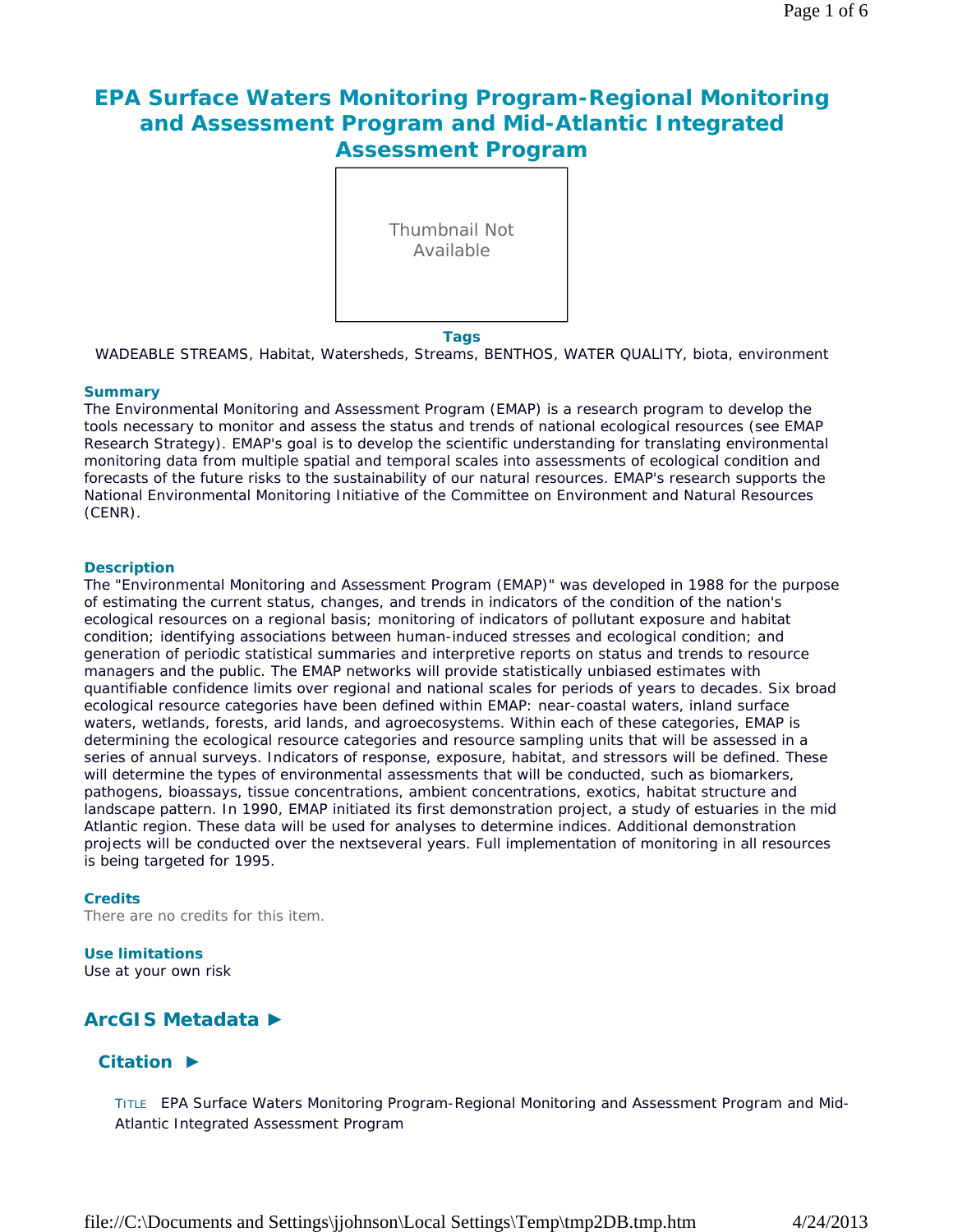*Hide Citation ▲*

# **Resource Details ►**

**CREDITS** 

*Hide Resource Details ▲*

# **Resource Constraints ►**

**CONSTRAINTS** 

LIMITATIONS OF USE Use at your own risk

*Hide Resource Constraints ▲*

# **Metadata Details ►**

**\*** LAST UPDATE 2010-05-20

ARCGIS METADATA PROPERTIES METADATA FORMAT ESRI-ISO

CREATED IN ARCGIS 2010-03-30T13:19:05 LAST MODIFIED IN ARCGIS 2010-05-20T08:50:03

AUTOMATIC UPDATES HAVE BEEN PERFORMED NO

*Hide Metadata Details ▲*

# **FGDC Metadata (read-only) ►**

# **Identification ►**

| CITATION                                                                                  |
|-------------------------------------------------------------------------------------------|
| CITATION INFORMATION                                                                      |
| <b>ORIGINATOR</b> Office of Wetlands, Oceans and Watersheds                               |
| ORIGINATOR Susan Holdsworth                                                               |
| PUBLICATION DATE 2013-04-24                                                               |
| TITLE                                                                                     |
| EPA Surface Waters Monitoring Program-Regional Monitoring and Assessment Program and Mid- |
| Atlantic Integrated Assessment Program                                                    |
| PUBLICATION INFORMATION                                                                   |
| PUBLICATION PLACE Annapolis, MD                                                           |
| PUBLISHER Chesapeake Bay Program (CBP)                                                    |
| ONLINE LINKAGE http://data.chesapeakebay.net/?DB=CBP_NTBENDB                              |
| <b>ONLINE LINKAGE</b>                                                                     |
| http://www.chesapeakebay.net/data/downloads/watershed_wide_benthic_invertebrate_database  |
| ONLINE LINKAGE http://www.epa.gov/emap/index.html                                         |
|                                                                                           |
| <b>DESCRIPTION</b>                                                                        |

ABSTRACT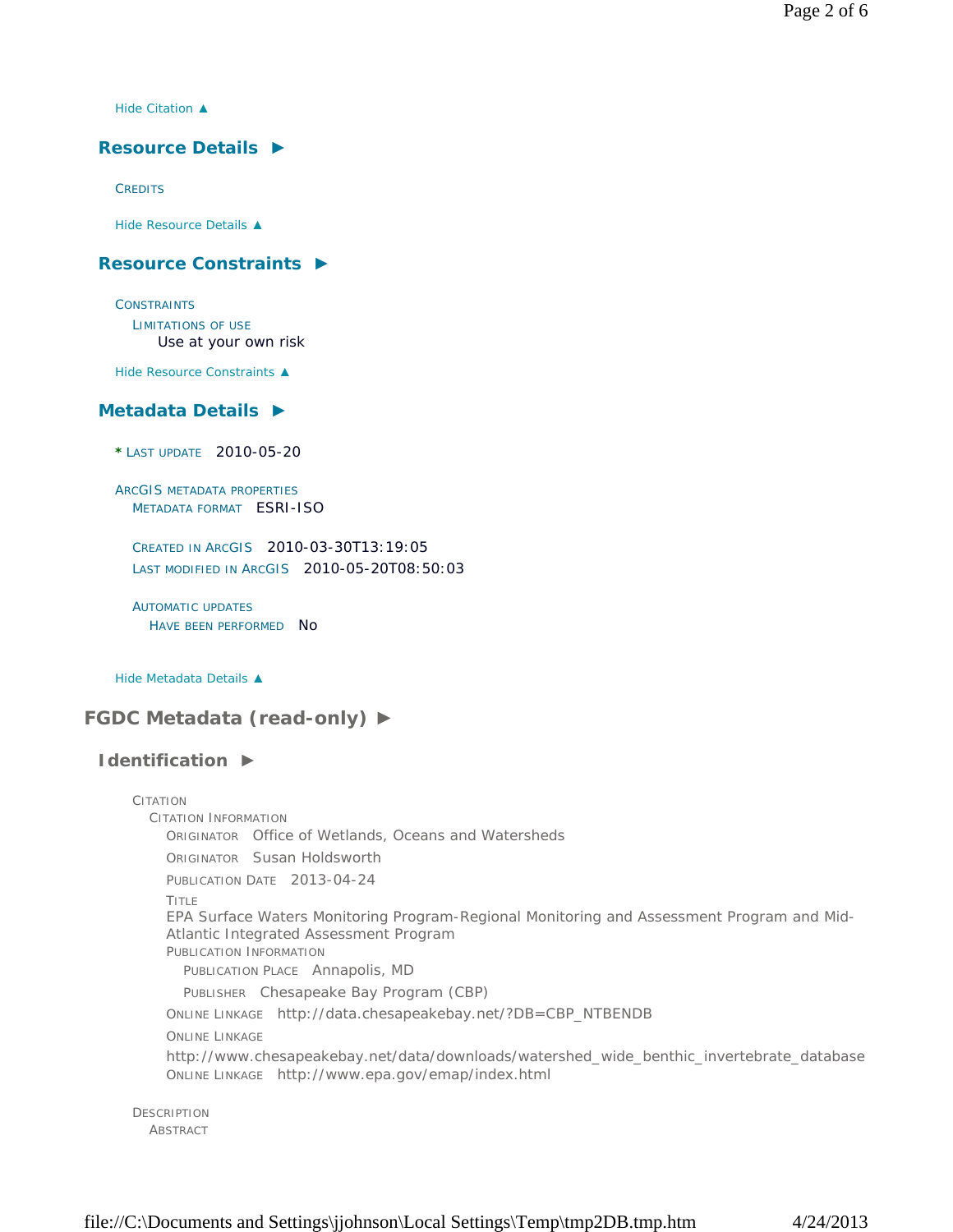The "Environmental Monitoring and Assessment Program (EMAP)" was developed in 1988 for the purpose of estimating the current status, changes, and trends in indicators of the condition of the nation's ecological resources on a regional basis; monitoring of indicators of pollutant exposure and habitat condition; identifying associations between human-induced stresses and ecological condition; and generation of periodic statistical summaries and interpretive reports on status and trends to resource managers and the public. The EMAP networks will provide statistically unbiased estimates with quantifiable confidence limits over regional and national scales for periods of years to decades. Six broad ecological resource categories have been defined within EMAP: near-coastal waters, inland surface waters, wetlands, forests, arid lands, and agroecosystems. Within each of these categories, EMAP is determining the ecological resource categories and resource sampling units that will be assessed in a series of annual surveys. Indicators of response, exposure, habitat, and stressors will be defined. These will determine the types of environmental assessments that will be conducted, such as biomarkers, pathogens, bioassays, tissue concentrations, ambient concentrations, exotics, habitat structure and landscape pattern. In 1990, EMAP initiated its first demonstration project, a study of estuaries in the mid Atlantic region. These data will be used for analyses to determine indices. Additional demonstration projects will be conducted over the nextseveral years. Full implementation of monitoring in all resources is being targeted for 1995.

#### PURPOSE

The Environmental Monitoring and Assessment Program (EMAP) is a research program to develop the tools necessary to monitor and assess the status and trends of national ecological resources (see EMAP Research Strategy). EMAP's goal is to develop the scientific understanding for translating environmental monitoring data from multiple spatial and temporal scales into assessments of ecological condition and forecasts of the future risks to the sustainability of our natural resources. EMAP's research supports the National Environmental Monitoring Initiative of the Committee on Environment and Natural Resources (CENR).

#### TIME PERIOD OF CONTENT

TIME PERIOD INFORMATION RANGE OF DATES/TIMES **BEGINNING DATE 1993-01-01** ENDING DATE 1998-12-31

CURRENTNESS REFERENCE Ground condition

#### **STATUS**

PROGRESS Complete MAINTENANCE AND UPDATE FREQUENCY None Planned

### SPATIAL DOMAIN

BOUNDING COORDINATES WEST BOUNDING COORDINATE -80.34805 EAST BOUNDING COORDINATE - 74.62521 NORTH BOUNDING COORDINATE 42.56826 SOUTH BOUNDING COORDINATE 37.2227

### KEYWORDS

**THEME** THEME KEYWORD THESAURUS None THEME KEYWORD WADEABLE STREAMS THEME KEYWORD Habitat THEME KEYWORD Watersheds THEME KEYWORD Streams THEME KEYWORD BENTHOS THEME KEYWORD WATER QUALITY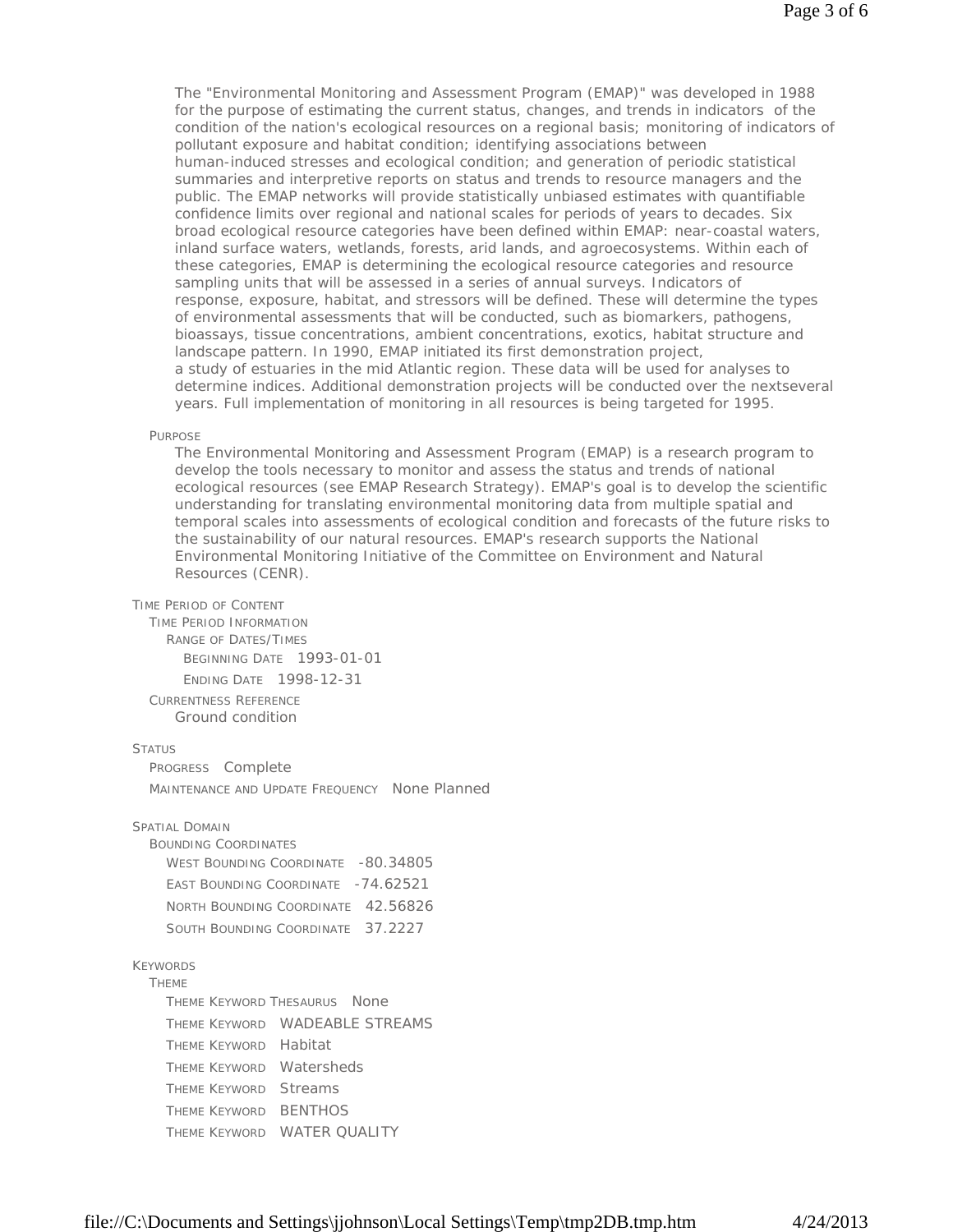```
THEME 
      THEME KEYWORD THESAURUS ISO 19115 Topic Category 
      THEME KEYWORD biota 
       THEME KEYWORD environment
    THEME 
      THEME KEYWORD THESAURUS EPA GIS Keyword Thesaurus
    THEME 
      THEME KEYWORD THESAURUS User
    PLACE.
      PLACE KEYWORD THESAURUS None
      PLACE KEYWORD Nationwide
    STRATUM
       STRATUM KEYWORD THESAURUS None
       STRATUM KEYWORD Chesapeake Bay Region
  ACCESS CONSTRAINTS
  USE CONSTRAINTS
  POINT OF CONTACT 
    CONTACT INFORMATION 
      CONTACT PERSON PRIMARY 
         CONTACT PERSON John Stoddard 
         CONTACT ORGANIZATION United States Environmental Protection Agency-NHEERL Western Ecology
         Division
       CONTACT ADDRESS 
         ADDRESS TYPE mailing and physical address 
         ADDRESS USEPA National Health and Environmental Effects 
         ADDRESS Research Lab/ORD Western Ecology Division 
         CITY Corvallis 
         STATE OR PROVINCE Oregon
         POSTAL CODE 97333-4902 
       CONTACT VOICE TELEPHONE 541-754-4441 
       CONTACT ELECTRONIC MAIL ADDRESS stoddard.john@epa.gov 
       CONTACT INSTRUCTIONS
  SECURITY INFORMATION 
    SECURITY CLASSIFICATION SYSTEM FIPS Pub 199
    SECURITY CLASSIFICATION No Confidentiality
     SECURITY HANDLING DESCRIPTION Standard Technical Controls
Hide Identification ▲
     None
     Use at your own risk
          Not Available
```
**Data Quality ►**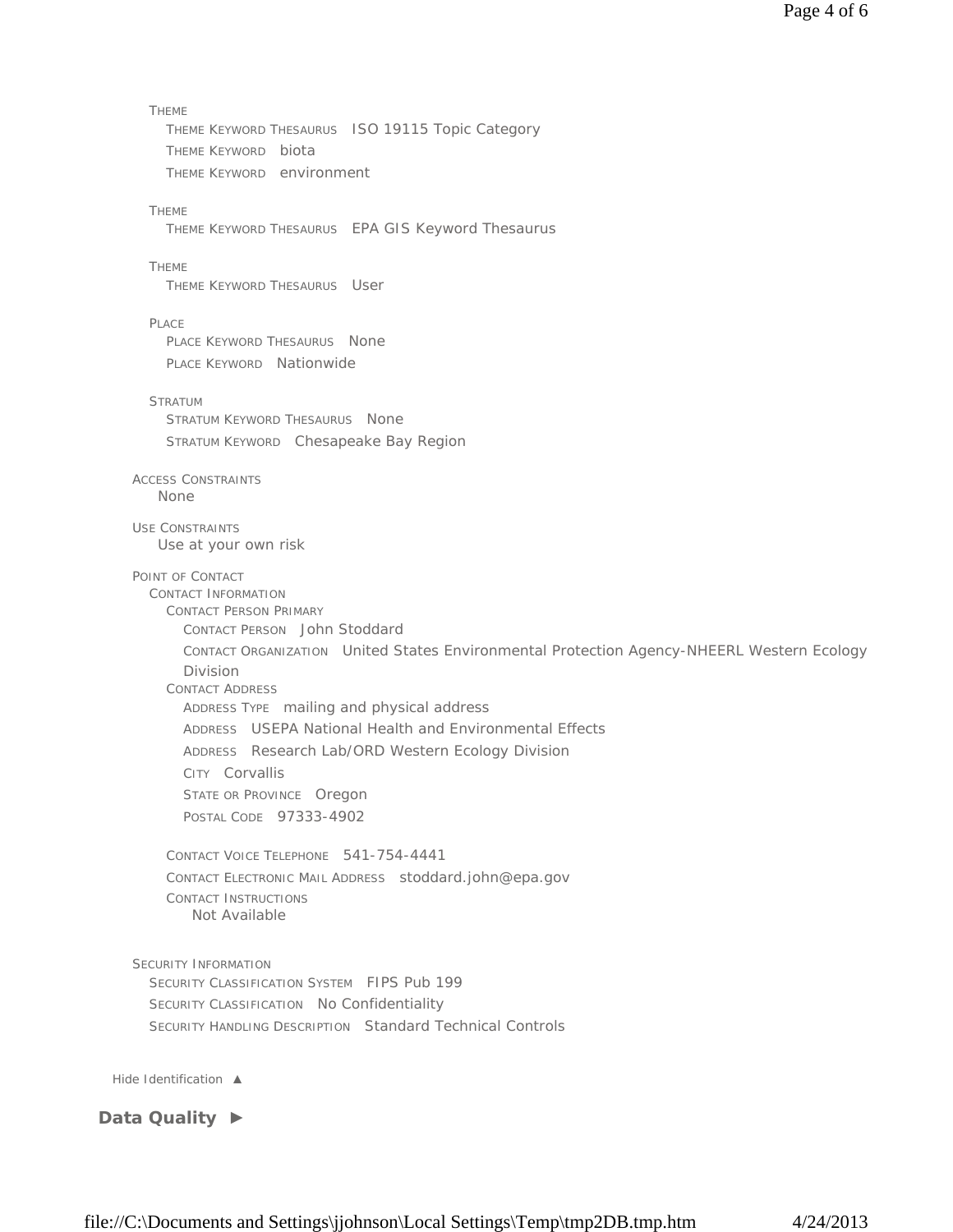LOGICAL CONSISTENCY REPORT Not Applicable

COMPLETENESS REPORT Unknown

POSITIONAL ACCURACY

HORIZONTAL POSITIONAL ACCURACY

HORIZONTAL POSITIONAL ACCURACY REPORT

Data were collected using methods that are accurate to within 6-25 meters (EPA National Geospatial Data Policy [NGDP] Accuracy Tier 3). For more information, please see EPA's NGDP at http://epa.gov/geospatial/policies.html

LINEAGE

PROCESS STEP PROCESS DESCRIPTION Metadata imported.

PROCESS DATE 2010-03-30

PROCESS STEP

PROCESS DESCRIPTION

Data for Chesapeake Bay Region was extracted from National Dataset and loaded into the CBPO Non-Tidal Benthic Data base.

PROCESS DATE 2010-03-30

*Hide Data Quality ▲*

# **Spatial Reference ►**

HORIZONTAL COORDINATE SYSTEM DEFINITION GEOGRAPHIC LATITUDE RESOLUTION 0.000001 LONGITUDE RESOLUTION 0.000001 GEOGRAPHIC COORDINATE UNITS Decimal degrees

GEODETIC MODEL

HORIZONTAL DATUM NAME North American Datum of 1983 ELLIPSOID NAME Geodetic Reference System 1980 SEMI-MAJOR AXIS 6378137.000000 DENOMINATOR OF FLATTENING RATIO 298.257222

*Hide Spatial Reference ▲*

# **Distribution Information ►**

**DISTRIBUTOR** CONTACT INFORMATION CONTACT PERSON PRIMARY CONTACT PERSON John Stoddard CONTACT ORGANIZATION US Environmental Protection Agency CONTACT ADDRESS ADDRESS TYPE mailing and physical address ADDRESS USEPA National Health and Environmental Effects ADDRESS Research Lab/ORD Western Ecology Division CITY Corvallis